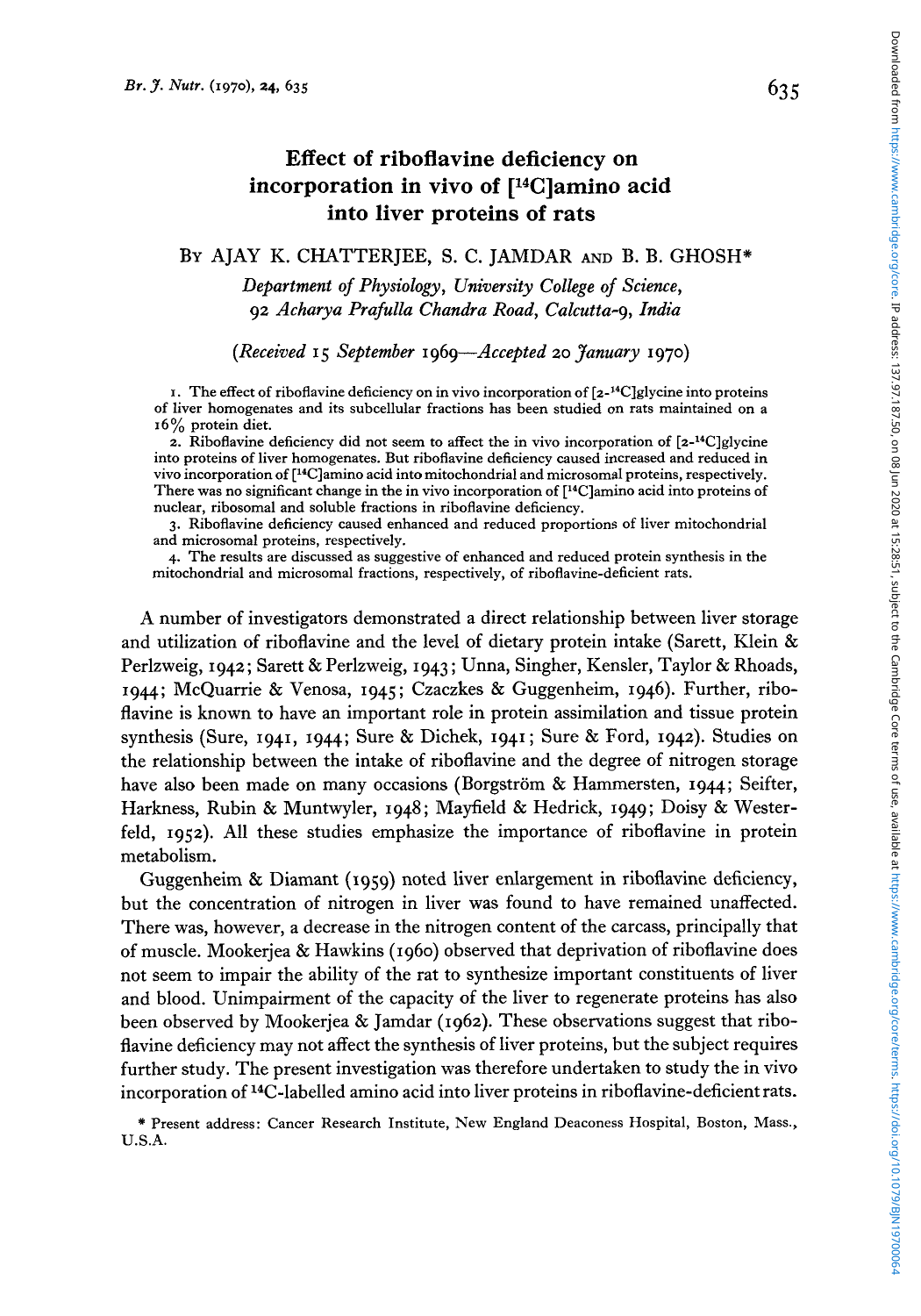#### EXPERIMENTAL

*Animals and diets.* Male albino rats weighing **80-100** g were allocated to control and riboflavine-deficient groups, **A** and B respectively. Control rats were pair-fed with riboflavine-deficient rats. The diet contained 16% protein (vitamin-free casein) along with other ingredients, which were the same as those described by Jamdar & Mookerjea **(1962)** and Chatterjee, Roy & Ghosh **(1969).** Water-soluble vitamins were supplied daily by subcutaneous injections. The animals were maintained on the experimental diet for **45** d.

After the experimental period was over, the rats were fasted overnight and then **I** FCi radioactivity as [2-14C]glycine (specific activity, **I** mCi/m-mole) per **IOO** *g* bodyweight was injected into the tail vein. The rats were killed by a blow on the head **I** h after the injection.

*Removal and analysis of liver.* After the rats had- been killed- the livers were exposed. and blood was drawn from the liver through the hepatic vein. Each liver was excised and washed with  $\sigma \cdot \sigma$ % (w/v) NaCl. It was then blotted dry and weighed. A weighed portion of liver was homogenized in ice-cold **0.25** M-sucrose solution, using an all-glass homogenizer. Some liver homogenate was also spun in an ordinary centrifuge in the cold to remove cell debris and was then subjected to differential centrifugation according to Schneider & Hogeboom **(1950)** in an ultracentrifuge, successively at **3000** *g* for **10** min, **10000** *g* for **15** min, **30000** *g* for **30** min and **105000** *g* for **I** h, to separate nuclear, mitochondrial, microsomal and ribosomal fractions respectively. The supernatant liquid obtained after centrifugation at **105** ooo *g* formed the soluble fraction. Proteins were precipitated from portions of tissue homogenate and subcellular fractions (resuspended in **0.25** M-Sucrose solution) of liver tissue by the addition of an equal volume of **10%** trichloroacetic acid and treated according to the procedure of Rabinovitz, Olson & Greenberg **(1954).** The dried protein was dissolved in a known volume of  $I N-MH<sub>4</sub>OH$  solution. Portions of this solution were used for protein determination (Gornall, Bardawill & David, **1949)** and for taking radioactive counts in a windowless gas-flow counter. Sufficient counts were recorded and corrections were applied for the background and self-absorption. The results have been expressed as specific activities (counts/min per mg protein).

*Statistical analysis.* The significance of changes in protein specific activity in riboflavine deficiency was determined by the *t* test (Fisher, **1936).** 

#### RESULTS

Table **I** shows reduced body-weight  $(t = 4.81)$  and enlarged liver  $(t = 2.31)$  in riboflavine-deficient rats. Table **2** demonstrates that riboflavine-deficient rats did not show any significant change  $(t = 1.21)$  in the in vivo incorporation of  $[14C]$ amino acid into proteins of liver homogenates. But riboflavine deficiency caused increased  $(t = 2.16)$  and reduced  $(t = 2.15)$  in vivo incorporation of [<sup>14</sup>C]amino acid into mitochondrial and microsomal proteins respectively. There was no significant change in the in vivo incorporation of [14C]amino acid into proteins of nuclear, ribosomal and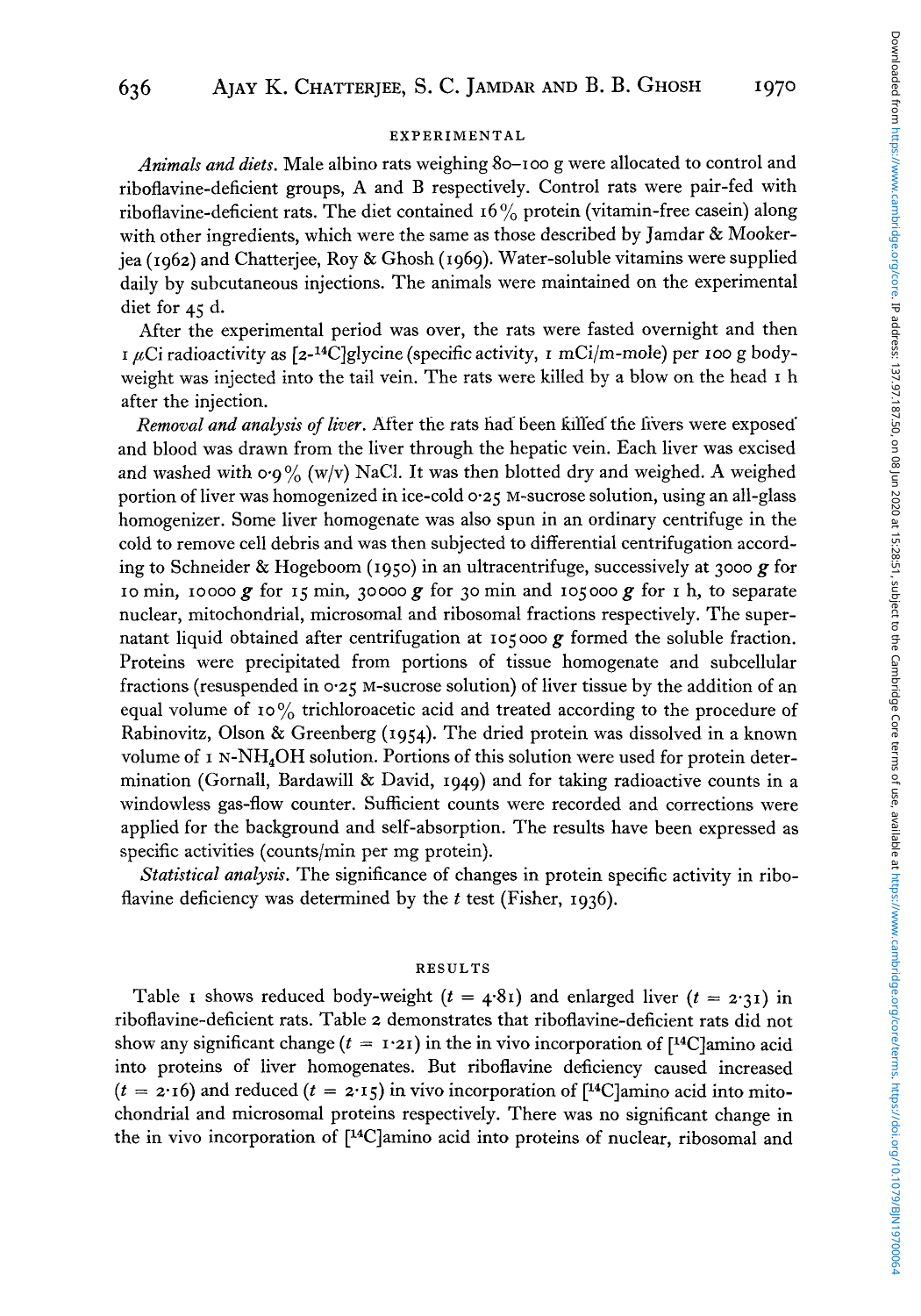# **VOl. 24** *RiboJEavine deficiency and protein incorporation* **637**

soluble fractions in riboflavine deficiency. Table **3** reveals that the riboflavinedeficient rats had increased and decreased proportions of mitochondria1 and microsoma1 protein fractions respectively.

### Table **I.** *Effect of riboflavine deficiency on body-weight and liver weight*

#### (Mean values with their standard errors for eight rats)

| Group                                     | Body-wt<br>(g)                      | t Value | Liver wt<br>$(g/100 g)$ body-wt    | t Value |
|-------------------------------------------|-------------------------------------|---------|------------------------------------|---------|
| Pair-fed control<br>Riboflavine-deficient | $112.7 \pm 3.50$<br>$90.5 \pm 3.01$ | 4.81    | $3.18 \pm 0.21$<br>$3.97 \pm 0.27$ | 2.31    |

## Table 2. *Effect of riboflavine deficiency on the in vivo incorporation of* [2-<sup>14</sup>C]glycine *into proteins of whole liver and its subcellular fractions*

(Mean values with their standard errors for eight rats)

|                                                | Protein specific activity<br>(counts/min mg protein) |                           |         |
|------------------------------------------------|------------------------------------------------------|---------------------------|---------|
| <b>Tissue</b>                                  | Pair-fed<br>control                                  | Riboflavine-<br>deficient | t Value |
| Whole liver<br>Fractions of liver homogenates: | $108.0 + 13.5$                                       | $90.0 + 6.1$              | 1.21    |
| Nuclear                                        | $69.5 \pm 10.2$                                      | $63.8 + 7.5$              |         |
| Mitochondrial                                  | $145.9 \pm 11.0$                                     | $180.6 \pm 11.7$          | 2.16    |
| Microsomal                                     | $171.4 \pm 9.1$                                      | $141.5 \pm 10.5$          | 2.15    |
| Ribosomal                                      | $101.7 \pm 13.1$                                     | $98.8 \pm 15.2$           |         |
| Soluble                                        | $83.7 \pm 13.0$                                      | $72.7 + 12.5$             |         |

## Table *3. Effect of riboflavine deficiency on proportions of subcellular protein fractions in liver*

(Mean values with their standard errors for eight rats)

| Subcellular<br>fraction | Protein content of subcellular<br>fraction* |                           |         |
|-------------------------|---------------------------------------------|---------------------------|---------|
|                         | Pair-fed<br>control                         | Riboflavine-<br>deficient | t Value |
| Nuclear                 | $35.3 \pm 2.15$                             | $35.6 \pm 1.45$           |         |
| Mitochondrial           | $18.0 \pm 0.85$                             | $24.9 \pm 1.03$           | 4.498   |
| Microsomal              | $20.7 + 0.98$                               | $14.4 \pm 0.97$           | 4.572   |
| Ribosomal               | $11.6 \pm 1.09$                             | $12.4 \pm 1.20$           |         |
| Soluble                 | $13.4 \pm 1.03$                             | $12.6 \pm 1.4$            |         |

\* **As** *yo* of liver total protein.

#### **DISCUSSION**

The induction of riboflavine deficiency caused liver enlargement (Table **I).** This confirmed observations which had been made before (Guggenheim & Diamant, **1959;**  Mookerjea & Jamdar, **1962;** Chatterjee, Jamdar & Ghosh, **1966;** Kim & Lambooy, **1969;** Fass & Rivlin, **1969).** The incorporation of [14C]amino acid into proteins of liver was found to be unaffected in riboflavine deficiency (Table **2).** The cellular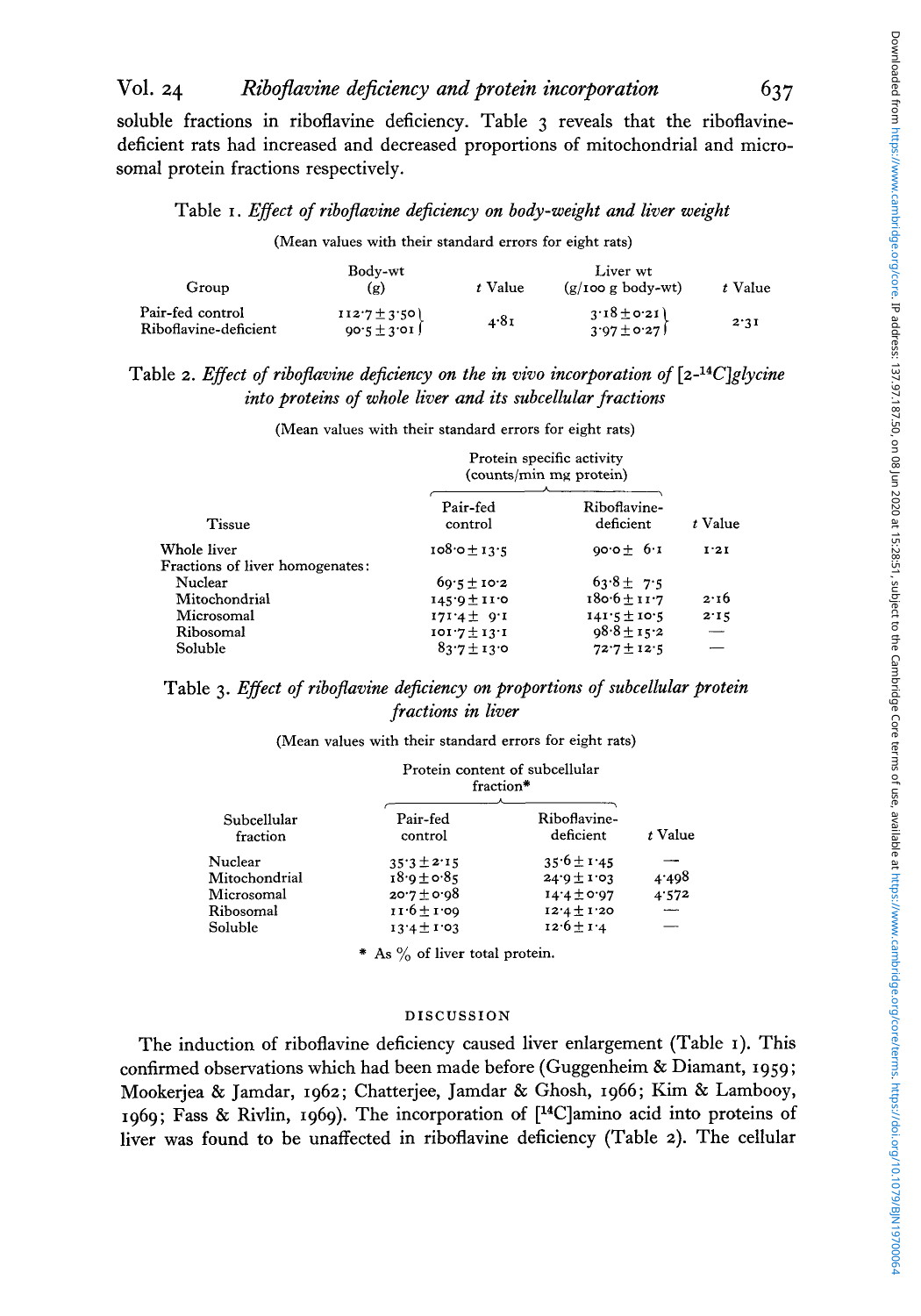# **638 AJAY K. CHATTERJEE,** *S.* C. **JAMDAR AND** B. B. **GHOSH 1970**

protein concentration is a function of the rates of anabolism and catabolism. In the liver, the rate of protein synthesis has been correlated with the RNA: DNA ratio and the free amino acid levels (Allison, Wannemacher & Banks, **1963).** Riboflavine deficiency for **45** d did not affect the RNA and DNA levels of liver (Chatterjee *et al.*  **1969)** and consequently liver RNA: DNA ratio remained unaffected. However, the total free amino acid nitrogen concentration in liver was found to be increased in riboflavine deficiency (Chatterjee & Ghosh, **1968).** The protein concentration in liver was also found to be unimpaired in riboflavine deficiency (Guggenheim & Diamant, **1959;** Fass & Rivlin, **1969).** These studies show unaltered protein:RNA and protein: DNA ratios in liver of riboflavine-deficient rats, suggesting that the synthesis and catabolism of liver proteins is unimpaired in riboflavine deficiency. The unaltered liver protein synthesis in riboflavine deficiency is further confirmed by the unimpaired incorporation of  $[$ <sup>14</sup>C]amino acid into liver protein as noted in the present investigation (Table **2).** That liver protein synthesis is unimpaired in riboflavine deficiency, as found in the present experiment, agrees with the results of Mookerjea  $\&$ Hawkins **(1960)** and Mookerjea & Jamdar **(1962),** who noted that the capacity of the riboflavine-deficient liver to regenerate proteins was not affected by partial hepatectomy or protein depletion.

It is noteworthy that the mitochondrial fraction of riboflavine-deficient liver showed enhanced incorporation of [14C]amino acid into protein, while the microsomal protein showed reduced uptake of [14C]amino acid (Table **2).** The incorporation of [14C]amino acid into proteins of nuclear, ribosomal and soluble fractions remained uninfluenced by riboflavine deficiency (Table **2).** Burch, Hunter, Combs & Schutz **(1960)** noted an increase in the mitochondrial population in riboflavine deficiency with an increase in the fraction of liver protein associated with mitochondria. Kim & Lambooy **(1969)**  also found increased numbers of liver mitochondria in riboflavine deficiency. The present study also showed an increased proportion of liver mitochondrial protein (Table **3).** Thus, this increase in liver protein in the mitochondrial fraction was found to be associated with the enhanced incorporation of [<sup>14</sup>C]amino acid into mitochondrial protein as noted in the present investigation. This suggests, therefore, increased protein synthesis in mitochondria. Reis, Coote & Work **(1959)** and Rendi **(1959)** demonstrated the presence of amino acid activating enzymes and ribonucleoprotein particles in mitochondria. Whether the enhanced mitochondrial protein synthesis in riboflavine deficiency is related to the amino acid activating enzymes and ribonucleoprotein particles of mitochondria cannot be ascertained from the present studies. Investigation on the subcellular fractions of rat liver showed that transaminase enzymes are mostly located in the mitochondrial fraction (Eichel & Bukovsky, **1961).** In riboflavine deficiency both aspartate aminotransferase and alanine aminotransferase activities are enhanced in liver (Mookerjea & Jamdar, **1962;** Chatterjee *et al.* **1966).** These increased transaminase activities may be related to the enhanced mitochondrial protein synthesis resulting in increased synthesis of apoprotein of transaminases in riboflavine deficiency. Tables **2** and **3** demonstrate that the reduced incorporation of [14C]amino acid into microsomal protein was associated with a diminished proportion of microsomal protein in the liver of the riboflavine-deficient rats. This might suggest reduced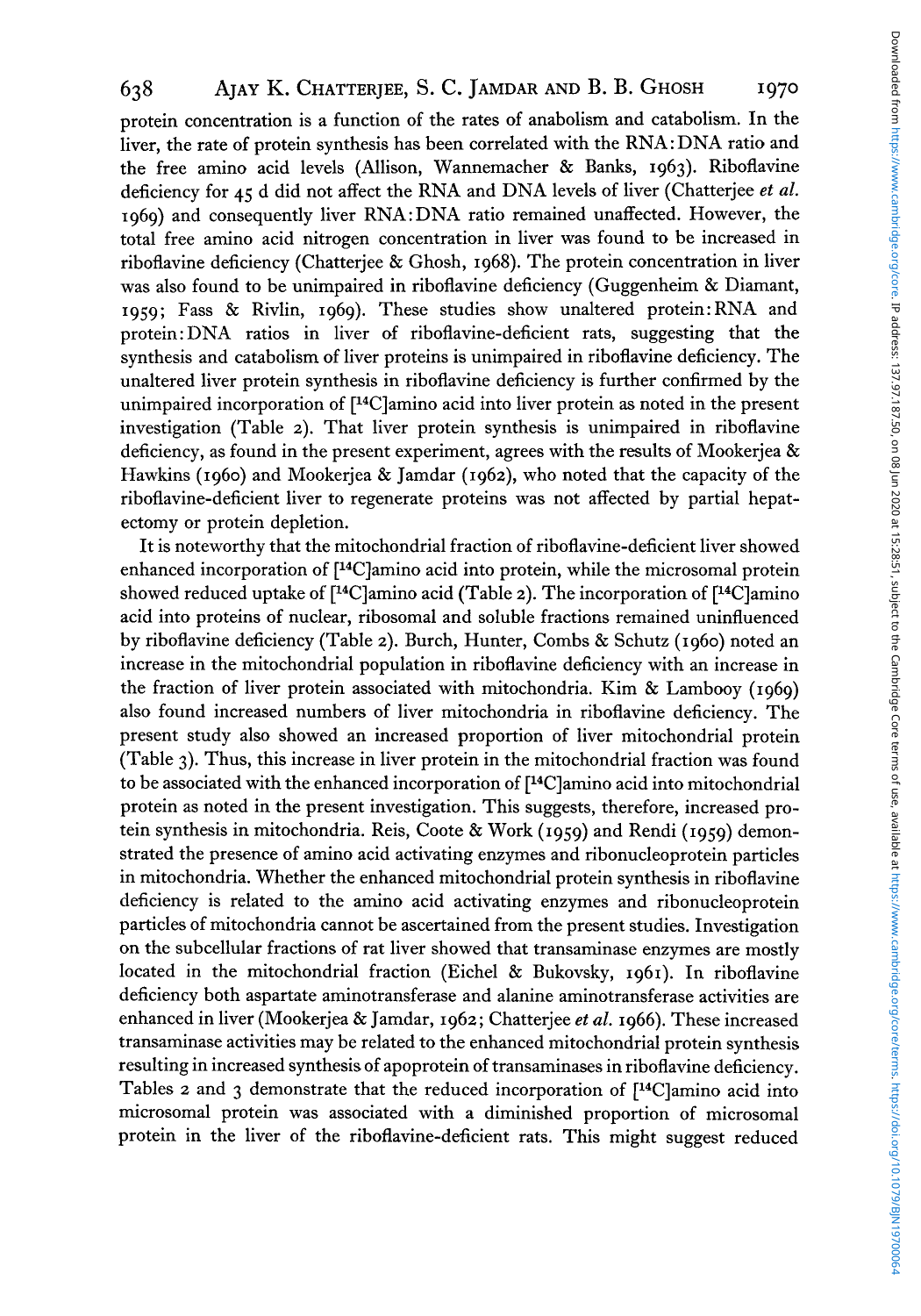# **VOl. 24** *Ribojlavine dejiciency and protein incorporation* **639**

microsomal protein synthesis in the liver in riboflavine deficiency. It is possible that the distribution of certain enzymes in various subcellular fractions may differ in riboflavine deficiency from those that are found under normal condition (Burch *et al.*  1960). The possible influence of adrenal cortex on the incorporation of radioactive amino acid into microsomal protein has been emphasized by Korner (1960). He demonstrated that microsomes isolated from rat liver after adrenalectomy incorporate more radioactive amino acid into their protein in vitro than microsomes from normal rat liver. In the present investigation microsomes showed reduced incorporation of [14C]amino acid into their proteins (Table *2).* Studies reported earlier (Chatterjee *et al.*  1966; Chatterjee & Ghosh, 1967, 1968, 1969; Jamdar & Udupa, 1967) suggested stimulated activity of the adrenal cortex in riboflavine deficiency. Whether the diminished incorporation of [14C]amino acid into microsomal proteins in riboflavine deficiency is an effect of stimulated adrenal cortical activity cannot be ascertained from the present findings. It is a basic assumption of the hypothesis that the ability of the microsomes to incorporate amino acids into protein is enhanced or diminished when there is, at the site of incorporation, a high or low concentration of amino acids available for incorporation. Korner (1960) suggested that corticosteroid-induced gluconeogenesis can check the amino acid incorporation by the liver microsomes into protein and this check is removed by adrenalectomy. In riboflavine deficiency there is also an increased gluconeogenesis in liver (Chatterjee & Ghosh, 1967). This increased gluconeogenesis may divert the amino acids from the microsomes, resulting in decreased concentration of amino acids at the site of incorporation in the microsomes. This reduced concentration of amino acids in the microsomes may lead to a diminution in the ability of the microsomes to incorporate amino acids into protein in riboflavine deficiency.

The authors express their sincere gratitude to Professor S. **R.** Maitra, Head of the Department of Physiology, Calcutta University, for constant encouragement and for his keen interest in the work. They are also grateful to Mr K. **B.** Udupa of Saha Institute of Nuclear Physics, Calcutta, for assistance in making some of the radioactive counts.

#### REFERENCES

- Allison, J. B., Wannemacher, R. W. Jr & Banks, W. L. Jr (1963). *Fedn Proc. Fedn Am. SOCS exp. Biol.*  **22,** 1126.
- Borgström, S. & Hammersten, G. (1944). Acta physiol. scand. 7, 80.
- Burch, H. B., Hunter, F. E. Jr, Combs, **A.** M. & Schutz, B. A. (1960). *J. biol. Chem.* **235,** 1540.
- Chatterjee, A. K. & Ghosh, B. B. (1967). *Experientia 23,* 633.
- Chatterjee, A. K. & Ghosh, B. B. (1968). *Experientia* **24,** 786.
- Chatterjee, A. K. & Ghosh, B. B. (1969). *Endokrinologie* **54,** 184.
- Chatterjee, A. K., Jamdar, S. C. & Ghosh, B. B. (1966). *Experientia* **22,** 794.
- Chatterjee, A. K., Roy, A. D. & Ghosh, B. B. (1969). *Br. J. Nutr. 23,* 657.
- Czaczkes, J. W. & Guggenheim, K. (1946). *J. biol. Chem.* **162,** 267.
- Doisy, R. J. & Westerfeld, W. W. (1952). *Proc. SOC. exp. Biol. Med. 80,* 203.
- Eichel, H. J. & Bukovsky, J. (1961). *Nature, Lond.* **191,** 243.
- Fass, S. & Rivlin, R. S. (1969). *Am. J. Physiol.* **217,** 988.
- Fisher, R. A. (1936). *Statistical Methods for Research Workers.* Edinburgh: Oliver & Boyd.
- Gornall, A. **G.,** Bardawill, C. J. & David, M. M. (1949). *J. biol. Chem.* **177,** 751.
- Guggenheim, K. & Diamant, E. J. (1959). *Br. J. Nutr.* **13,** 61.